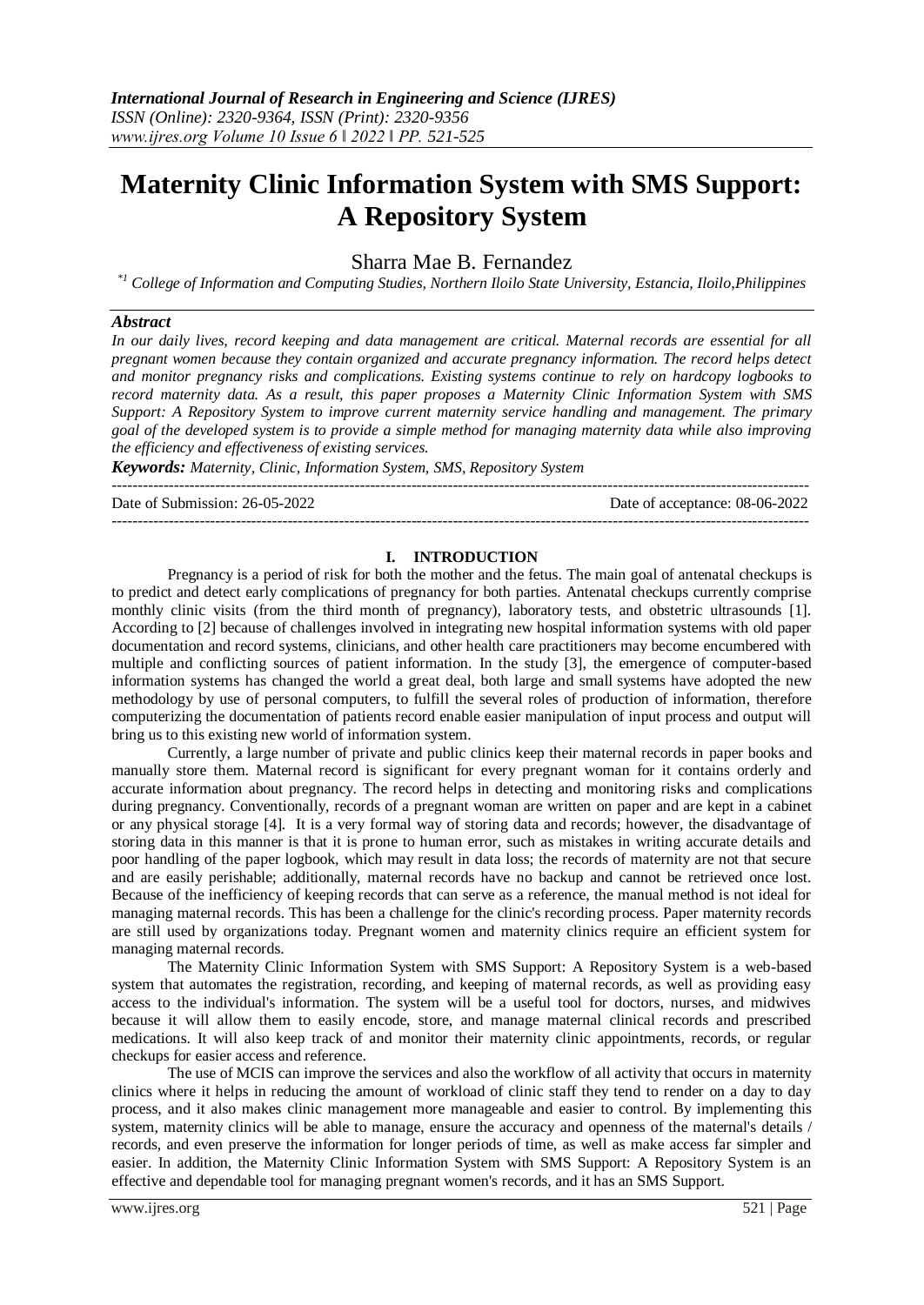This paper, also determine the level of usability in terms of learnability, and operability. Evaluate the performance of the developed system in terms of time behavior and resource utilization.

## **1.1. Conceptual Framework**

This paper was based on the concept of the Input-Process-Output (IPO) Model. The input–process– output (IPO) model is a widely used approach in systems analysis and software engineering for describing the structure of an information processing program or another process [5].

In this study, the inputs were the information of the maternal record, doctor's data, midwives' data, and clinical staff data. The process phase were encapsulated in the Maternity Clinic Information System with SMS Support: A Repository System. Finally, the output phase is the system's evaluation for the level of usability, and performance efficiency. Figure 1 shows the conceptual framework of the study.



**Figure 1. Conceptual Framework of the Study**

## **II. METHODOLOGY**

This chapter discussed the methodology used in this study. It includes the research design, software development model, and statistical treatment.

## **2.1. Research Design**

A research design is an arrangement of settings for data collecting and analysis that seeks to balance relevance to the research goal with efficiency and method [6].

In this study, developmental and descriptive research designs were employed. Developmental research is a method of answering fundamental concerns such as why and how to educate what to whom. It entails a cyclical process of small-scale in-depth construction and evaluation of exemplary teaching-learning sequences on a content-specific level. Its goal is to offer an empirically validated rationale of how such a sequence works, which is said to be a significant contribution to teachers', curriculum makers', and educational researchers' competence [7].

Descriptive research is defined as large-scale, quantitative research that aims to "elucidate" a hypothesis (short of being able to confirm it). A descriptive finding could complement an insight gained from a more in-depth, open-ended approach in exploratory research. An organization can determine whether a concept is held by a few people and is irrelevant, or whether it is widespread and should be implemented. Credibility is established via descriptive research. However, the description cannot "prove" anything is true or false; with that level of assurance, an experiment is required [8].

### **2.2. Software Development Life Cycle**

The software development life cycle (SDLC) is a strategy for developing software in a methodical manner, increasing the likelihood of finishing a software project on schedule and preserving the quality of the software product to industry standards. System designers and developers can use the System Development Life Cycle framework to follow a set of tasks when developing software. It's frequently thought of as a component of the system development life cycle. Any software development process is separated into logical stages that allow a software development company to efficiently arrange its work in order to generate a software product with the desired capabilities within a given time frame and budget. The phases are followed by all software projects [9].

The researchers used Rapid Application Development (RAD) as the software development life cycle for the software development. RAD Model or Rapid Application Development Model is similar to the incremental model and waterfall model. In RAD Model, development should be done in the specified time frame. RAD Model is suitable for the small project where all the requirements are gathered before starting development the project and no any concrete plan is required Development starts as soon as requirements are gathered and delivered initial working prototype to the client to get the feedback. Once client gives the feedback, based on the client's feedback other changes are done. This process goes parallel with co-operation with client and developers. Each prototype is delivered to the client with working functionality and changes made based on the client's feedback. Development moves faster in RAD Model with minimum errors. RAD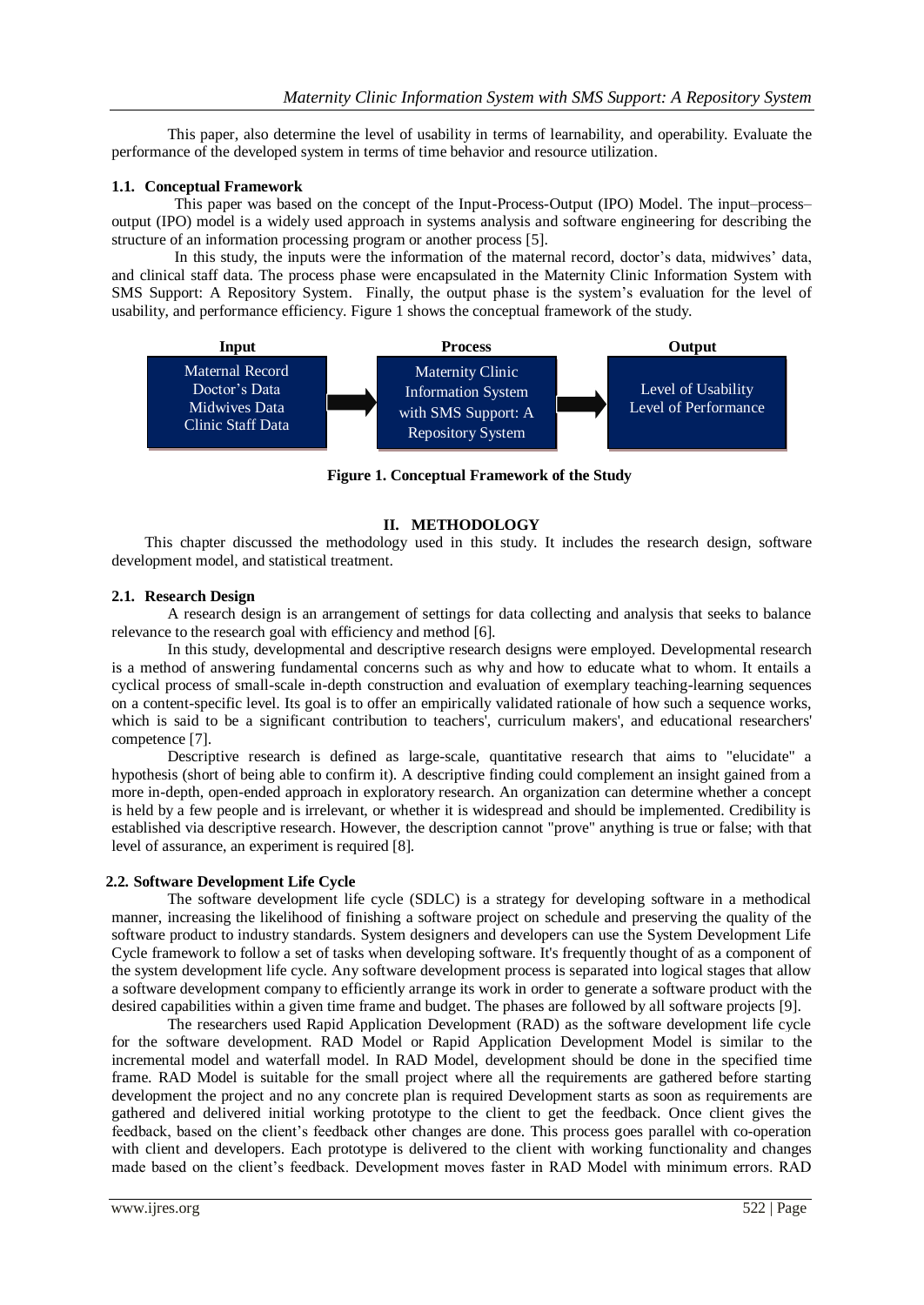Model follows the incremental delivery of the modules. The main goal or RAD Model is to make the reusability of the developed components [10]. Figure 2 shows the Rapid Application Development Model.



 **Figure 2. The RAD Model**

## **2.3. Process Model**

The process modeling is a technique for organizing and documenting the structure and flow of data through the systems processes and/or the logic, policies and procedures to be implemented by the system's processes [11]. The researcher used a context DFD to depict its logical design in this paper. A context data flow diagram is a high-level view of an information system that shows the boundaries and scope of the system. The Maternity Clinic Information System with SMS Support: A Repository System is depicted in the center of the diagram. There are three outside agents: administration, midwives, clinic staff, and pregnant women. Figure 3 depicting the context data flow diagram of the developed system.



**Figure 3. The Context Data Flow Diagram of the Developed System.**

# **2.4. Logical Architectural Design**

[Logical architecture](https://www.lawinsider.com/dictionary/logical-architecture) is the identification of the system component that provides the software services needed to meet the business goals/RFP requirements for deployment. Logical Architecture involve the process and documentation to derive a more precise, detailed and unambiguous depiction of the system components through the provision of well-defined interfaces and component specifications, and key architectural mechanisms [12]. In this study, the N-tier architecture were employed. N-tier is also called multi-tier architecture because the software is engineered to have the processing, data management, and presentation functions physically and logically separated [13]. Figure 4 shows the logical architecture of the developed system.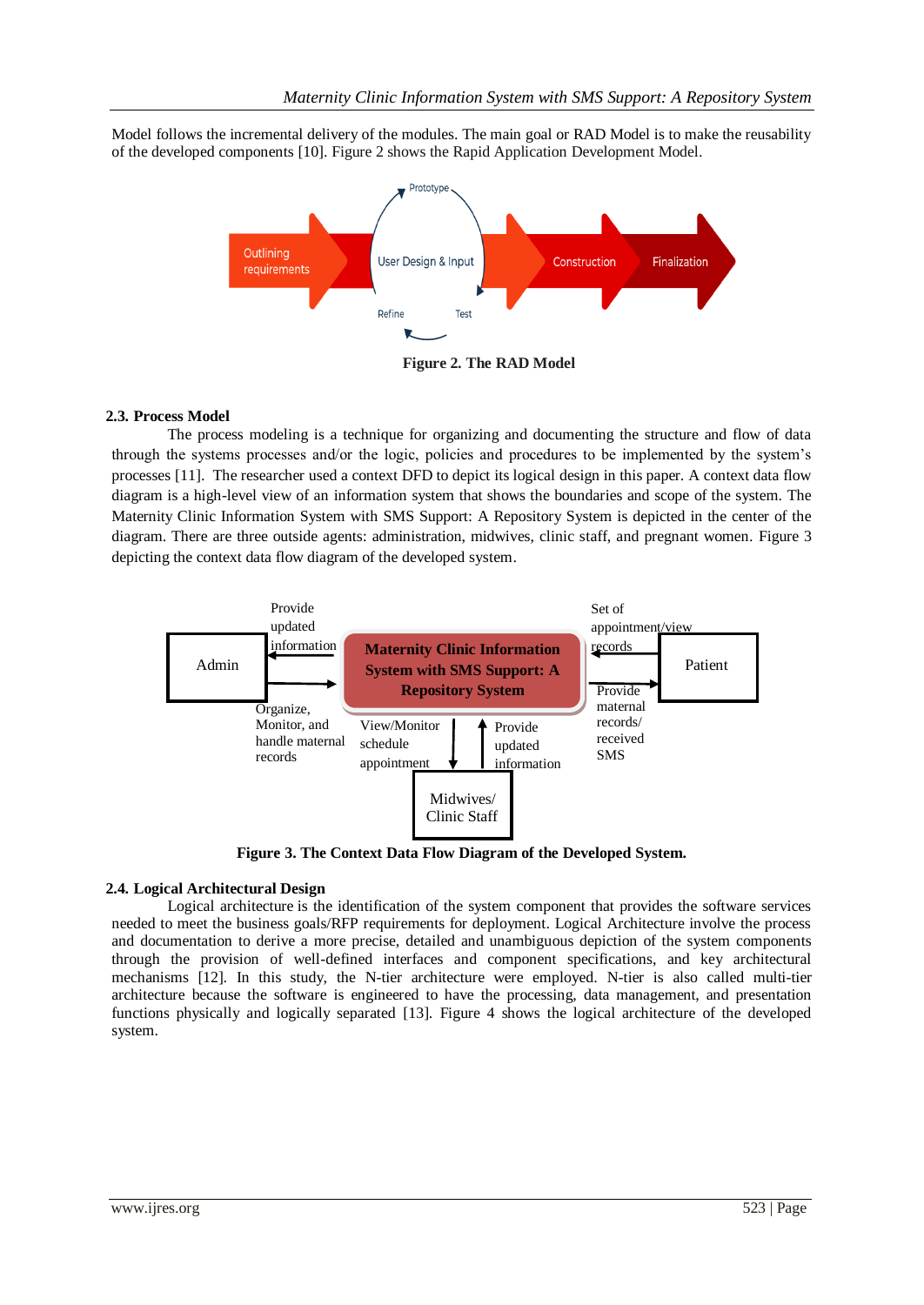

**Figure 4. Logical Architectural Design** 

## **2.5. Testing and Evaluation**

The system prototype's usability and performance were tested to complete the system development. The researcher asked the testers to complete a survey questionnaire in order to assess the system's level of usability and performance. The system prototype would be evaluated using a 5-point Likert scale, with 1 representing poor and 5 representing excellent. The Mean statistics would be used to determine whether the developed system met the evaluation criteria statistically. The mean is determined as follows:

$$
\overline{X} = \frac{\sum X}{n}
$$

where  $\overline{x}$  is the mean

 $\Sigma$ x is the summation of individual raw scores

n is the number of the population

The obtained mean score was interpreted using the following verbal description:

| Mean Score    | Descriptive |
|---------------|-------------|
| $4.21 - 5.00$ | Very Good   |
| $3.41 - 4.20$ | Good        |
| $2.61 - 3.40$ | Average     |
| $1.81 - 2.60$ | Fair        |
| $1.0 - 1.80$  | Poor        |
|               |             |

## **III. RESULTS AND DISCUSSION**

This chapter reported, analyzed, and interpreted findings that addressed the objectives. defined herein.

## **3.1. Level of Usability of the Developed System as Perceived by the End-User in Terms of Learnability, and Operability.**

The mean result of the respondents' feedback on the usability of the developed system in terms of suitability and operability was presented in Table 1. The result showed that the usability of Maternity Clinic Information System with SMS Support: A Repository System was composed of an overall mean of 4.78 and